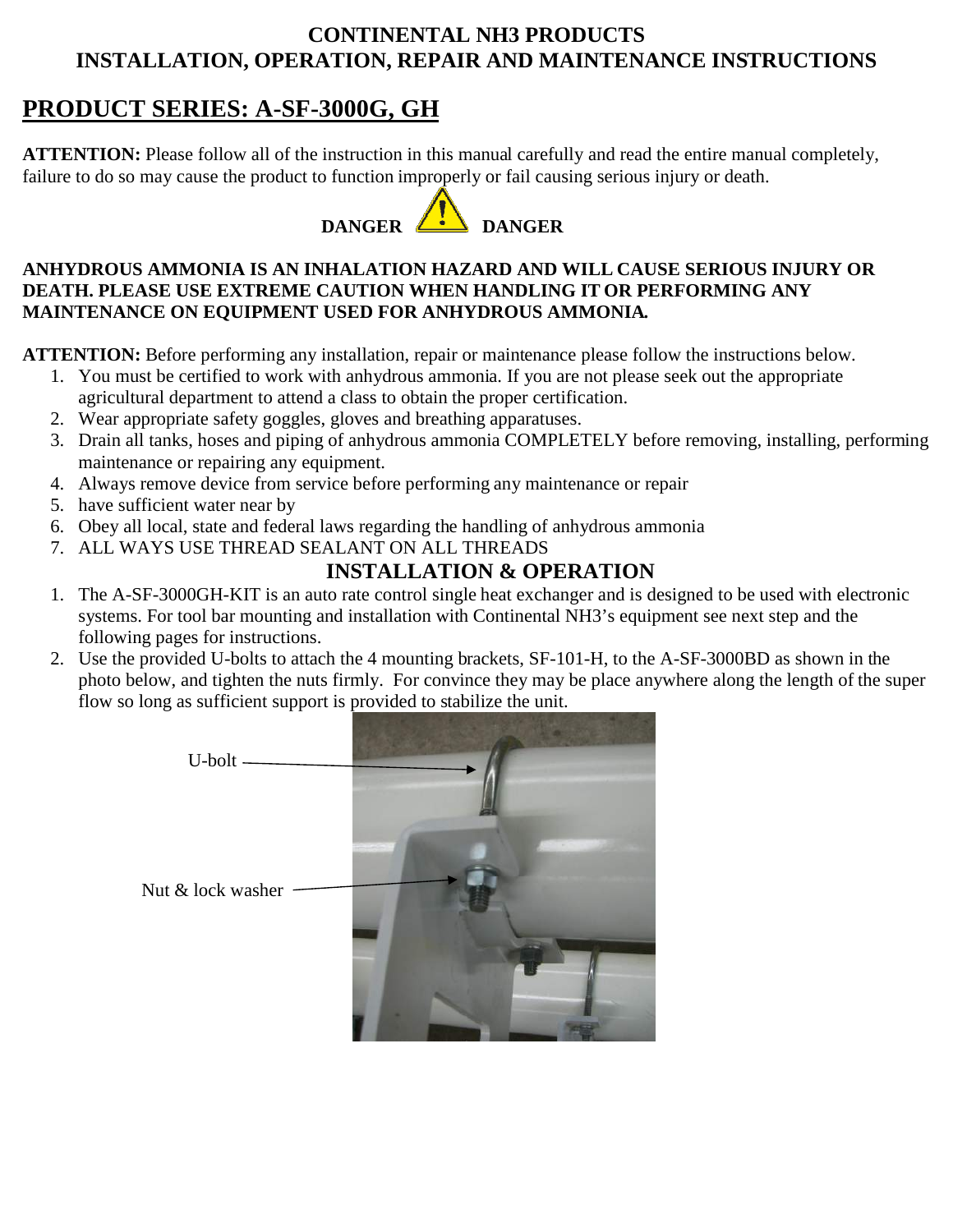3. Place the unit onto the toolbar in a convenient but secure location and install the appropriate size U-bolts in the holes provided in the mounting bracket as shown in the photo below. You may also weld it to the tool bar if desired.



4. Please pay close attention to the inlets and outlet so when you install your supply hoses and controlling equipment they will pointing in the correct direction. See photo below.



5. Install all 4 of the 1/2" MPT X 3/4" hose, dump hose barb 7550 into the end of the SF-3000BD and tighten with appropriate wrench. Put thread sealant on the pipe threads prior to installation to prevent leaking. See photo below



- 6. Weld all 4 of EQ-715 dump knives to the back of 4 applicator knives evenly spaced on the tool bar.
- 7. Attach appropriate length 3/4" nylon braded applicator hose from the 7550 hose barb to the EQ-715 and use worm gear clamps or equivalent to secure the hose the dump knife and hose barb.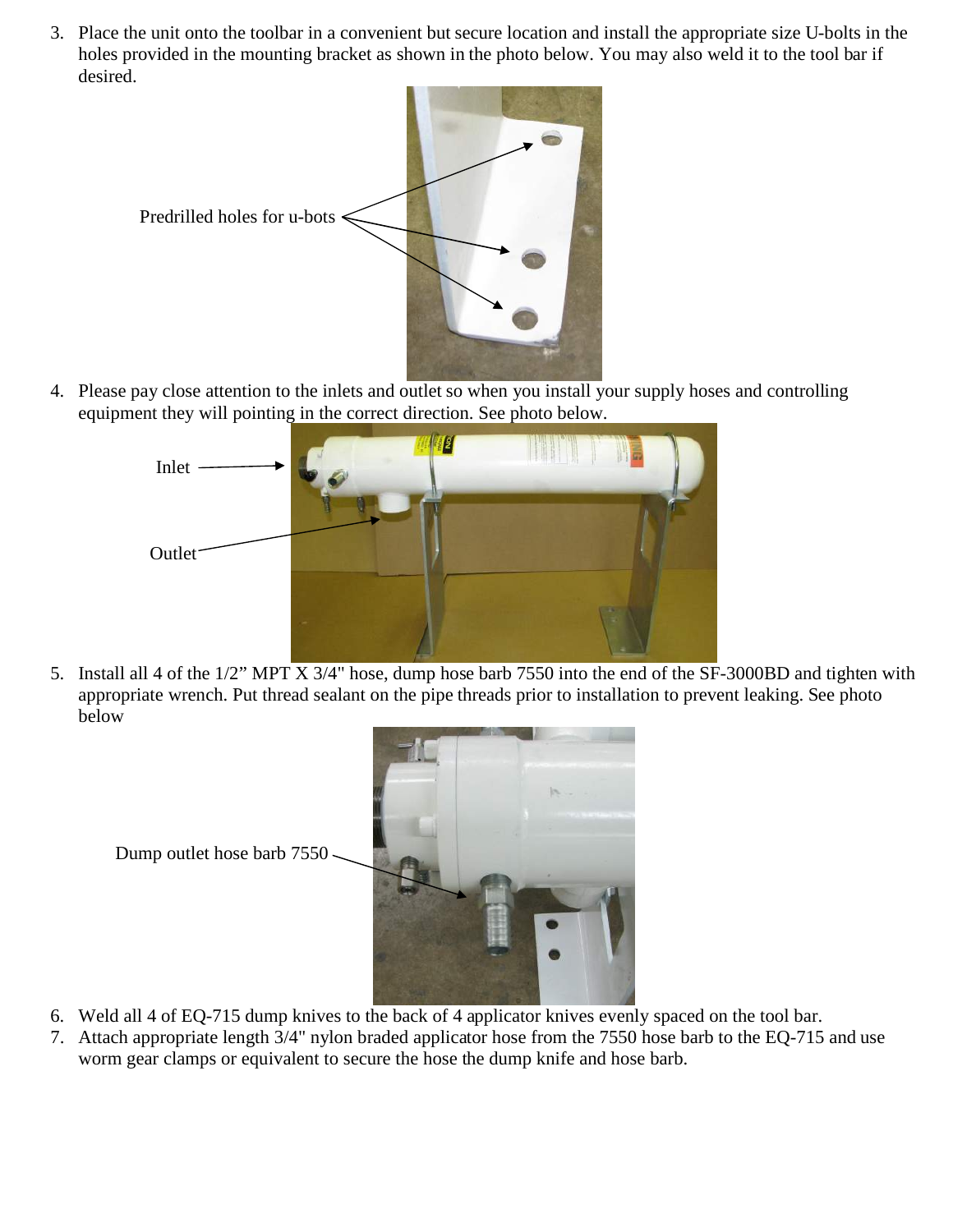8. Depending on your needs local requirements you will need to install a back check A-14BC for 1-1/4" lines or A-15BC for 1-1/2" supply lines as well as ball valves and Y-strainers to inlets of the heat exchanger. See photo below. The order in which to go is not critical but there are some considerations. If you put the ball valve directly on the heat exchanger you can shut them off and clean the y-strainer. This will help reduce the chance of ammonia burping back out of the heat exchanger.



**If additional support is desired install C bracket A-SF-CBKT here, not included in kit but can be purchased separately.** 

**NOTE:** Depending on supply hose size you may need 1-1/4" or 1-1/2" nipples and bushings. The above picture is a representation of what it should look like. Please size the items correctly. If you have purchase a complete kit from Continental then it will come with the correct equipment and hardware.

**NOTE:** We when a back check is required we recommend supporting the above plumbing with a support bracket. Our part number is A-SF-CBKT, see illustration in step 14.

- 9. Install appropriate size anhydrous ammonia supply hose to heat exchanger unit as shown in step 8. Make sure to unions if necessary. Never use swivel adaptors, they are restrictive and on the supply side we never want to restrict flow.
- 10. Your next step will be to install the flow meter and controlling equipment on the outlet port of the super flow as illustrated in step 4. If you have another manufacturer equipment please refer to their installation instruction add install it as directed by them and skip to step # 13. If you are installing Continental's meter and controlling equipment proceed to the next step.
- 11. Install the flow meter MT-150-FLM, Control valve A-CVT-125-CT, shut off valve A-BVT-125-SO and accompanying nipples and bushings onto the outlet port of the super flow as shown in the photo below.

A-CVT-125-CT 120 degree control valve A-BVT-125-SO shut off valve A-416-M product feedback adaptor



MT-150-FLM flow meter, support bracket included, additional support bracket sold separately, outlet to manifolds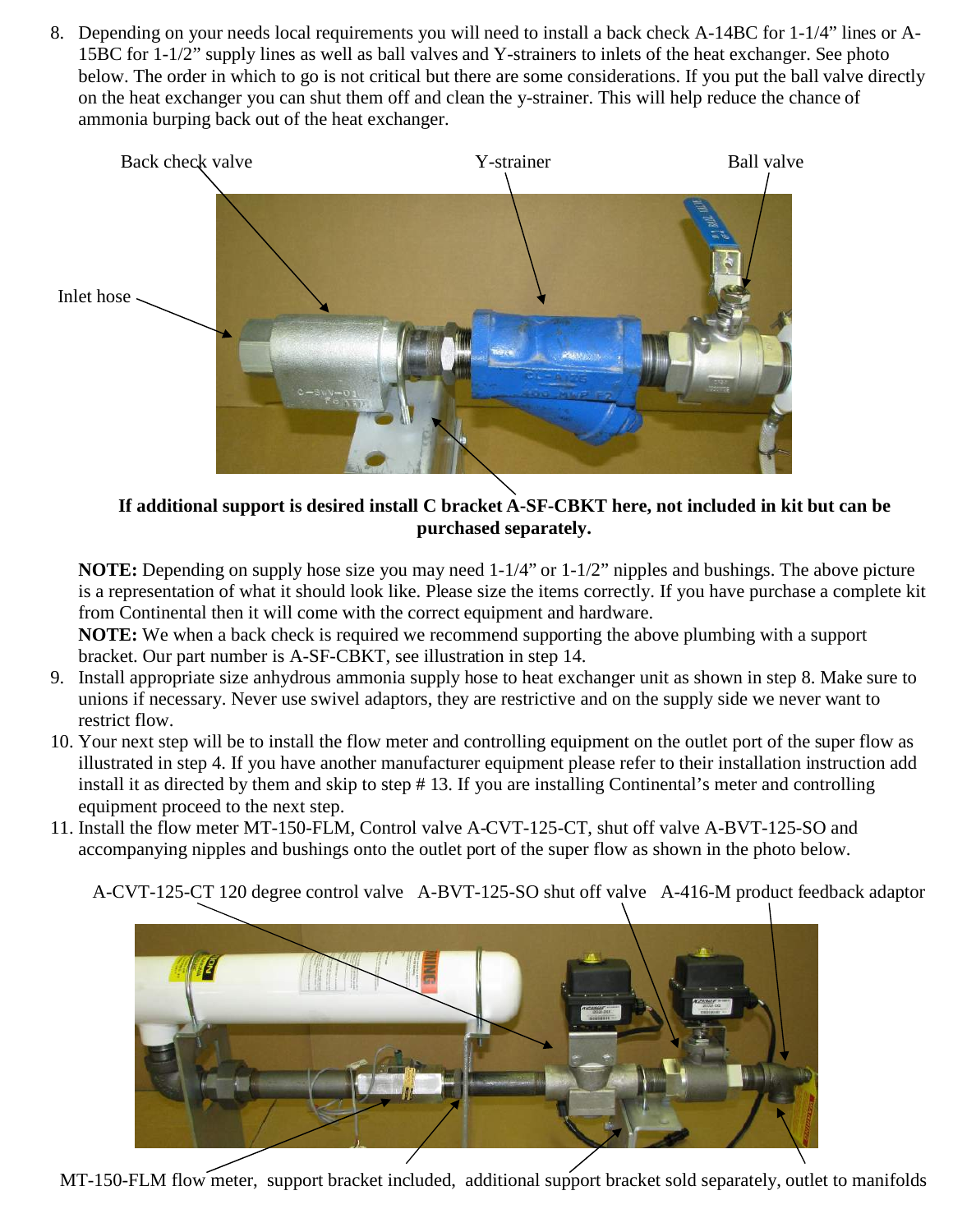12. For single shut off systems follow this step, for multiple shut off systems or boom style sectional shutoffs, please skip to step # 14. Install the feedback adaptor A-416-M onto the outlet port of the shut off valve A-BVT-125-SO **EXACTLY** as shown in the photo below. It must be install in this direction, if installed in the opposite direction then unit will not work properly. You do not have to use the A-416-M, you can use any tee you desire but it must be install in the direction shown in the photo below.



Dump orifice hose barbs A,B,C and D

13. For multiple shut off systems or boom style shut off systems you must install a back check in the system to prevent the dump lines from venting. Follow step 13 and install the product feedback adaptor A-416-M. Then install the back check A-14BC onto the outlet side of the product feedback adaptor as shown in the photo below. Make sure you install a hydrostatic relief valve in one of the 1/4" ports in the back check. This must be done to protect the hose's downstream of the back check from bursting. **ANSI K61.1 REQUIRES THAT A RELIEF VALVE BE INSTALLED IN ANY SECTION OF PIPE OR HOSE THAT CAN TRAP AMMOINIA TO PROTECT IT FROM BURSTING**.



14. Mount and adjust the support bracket as shown in the photo's below. The angle support bar attaches to the mounting bracket through the slots in the bracket with supplied bolts and nuts

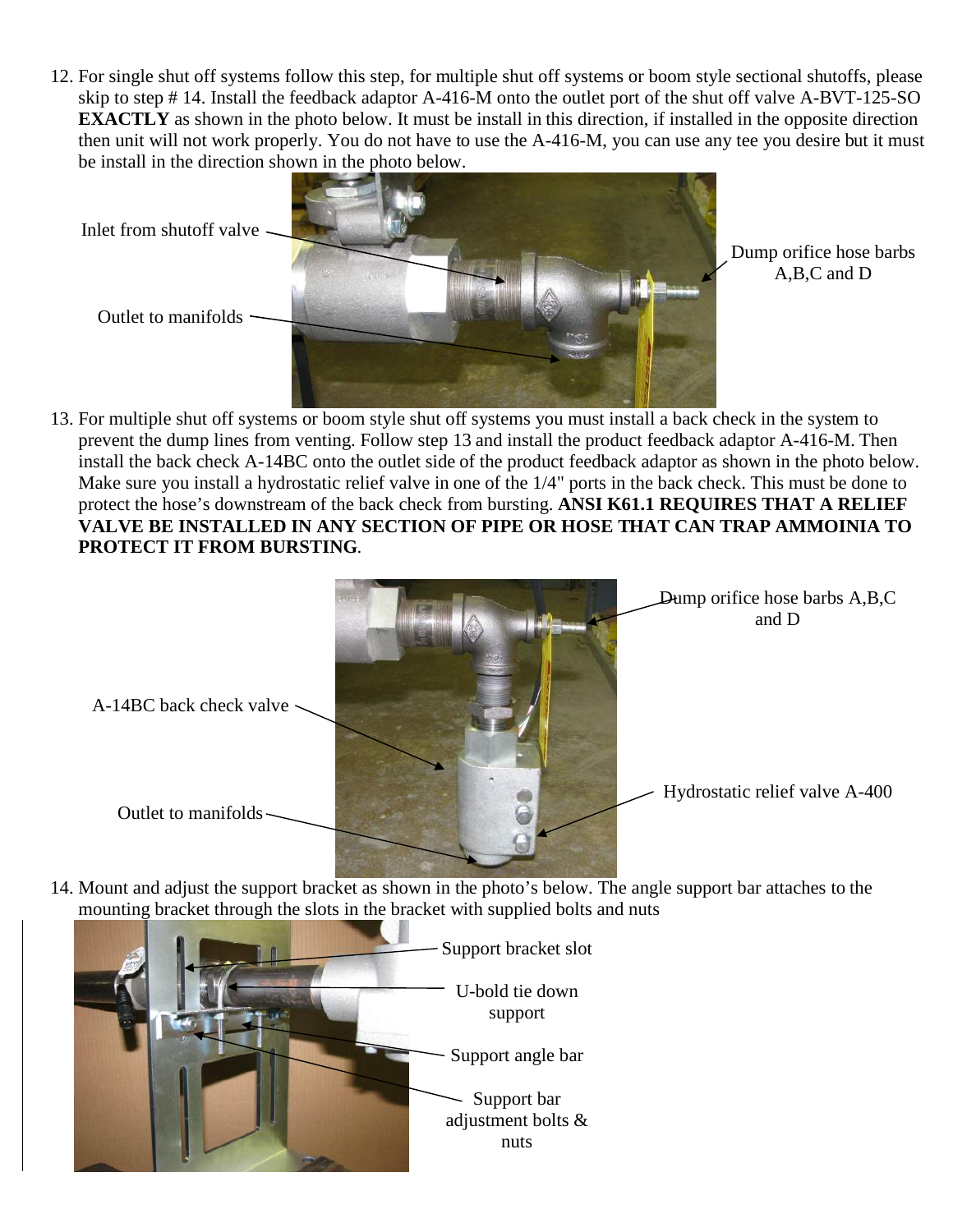- 15. Install the sectional or boom shut off valves A-BVT-1-SO on to the manifolds as desired. The locations of these valves are not critical. You can put them directly onto the manifolds or on the outlet side of the splitter or tee that goes to the manifolds.
- 16. The super flow is designed to use dump orifices to supply the heat exchanger with ammonia. **This is an option not a requirement.** If you are not concerned with the amount of ammonia going out the dump lines please install the letter "D" orifice hose into the tee as shown in the photos below.



**Note the stamp shown in the photo below.** 



Letter "D" stamped here

17. If you want to minimize the amount of ammonia going out the dump lines please follow the chart below to determine the dump orifice hose barb size to use and install it in the same manner as shown in step 18. The chart is based on GPM, gallons per minute. Use the formula below to determine your GPM then refer to the chart for the recommended dump orifice hose barb needed for your application.

Tool bar width in feet **X** speed **X** actual lbs N per acre **X** .1212  $\div$  .82  $\div$  5.14  $\div$  60 = **GPM** 

| <b>GPM</b><br>. | ÷РM<br>ㄱ- '<br>20 D | <b>GPM</b><br>$19-2$<br>'n | $\overline{\phantom{a}}$<br><b>GPM</b><br>$\sim$ 1 | <b>GPM</b><br>1 D<br>◝∸<br>$\overline{\phantom{a}}$ |
|-----------------|---------------------|----------------------------|----------------------------------------------------|-----------------------------------------------------|
|                 |                     |                            | -                                                  |                                                     |

**NOTE:** "E" orifice is only required for 1-1/2" supply hose plumbing. If you are running 1-1/4" supply hose do Not use "E".

**TIP:** If you find that your rate doesn't balance out try installing the next larger size orifice.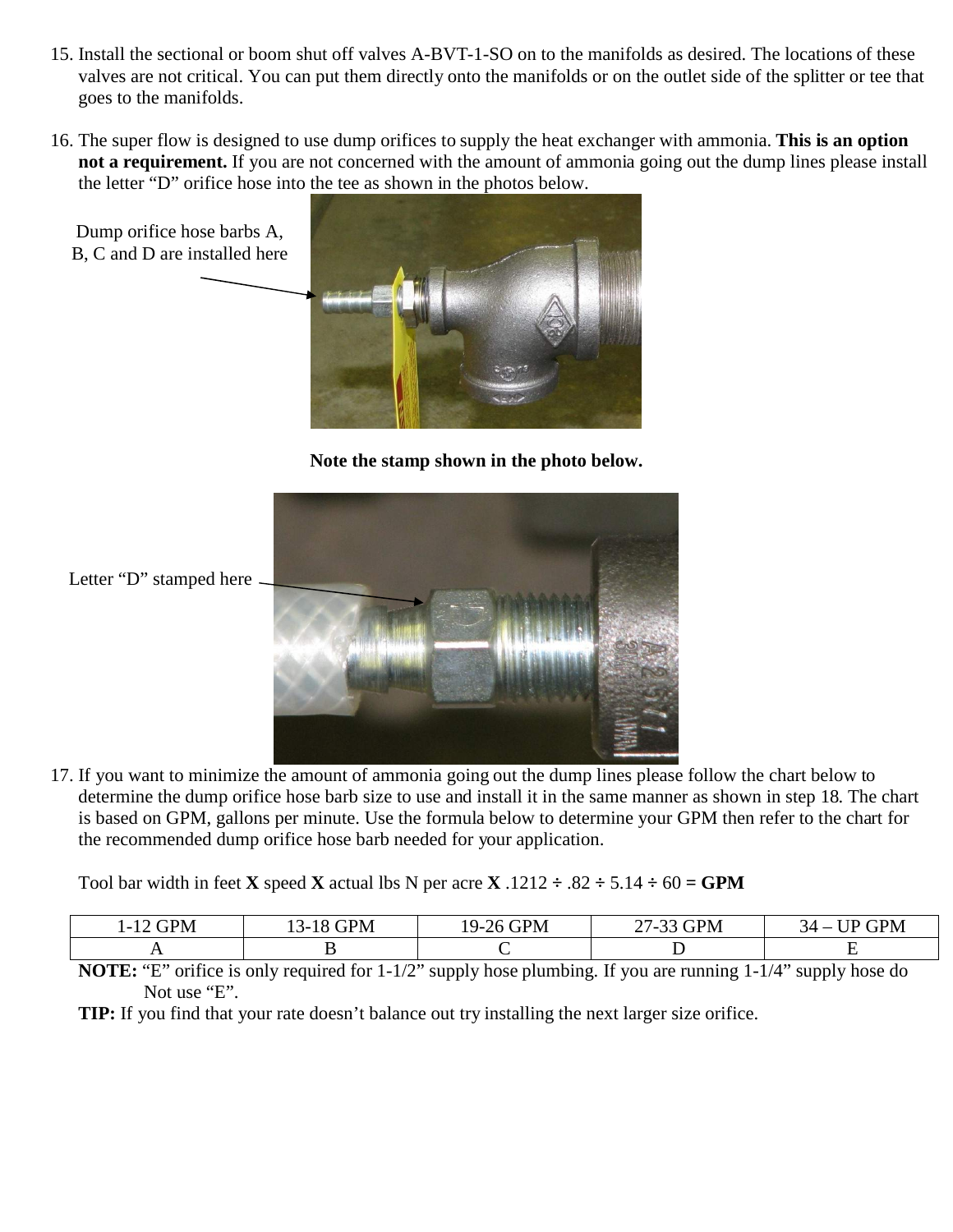18. Attach the 3/8" applicator hose from the A-1132 hose barb located at the back of the SF-3000BD to the dump orifice hose bards located in the A-EQM-416 and secure it with the hose barb clips included with the unit as shown in the photos below.



- 19. If functioning normal the A-SF-3000 should only dump ammonia out the dump knives when Appling ammonia down the field.
- 20. The "CAL" numbers used to control the electronics are as follows

|                                                                  | Raven    | GS <sub>2</sub> | <b>Tremble</b> |
|------------------------------------------------------------------|----------|-----------------|----------------|
| 1. MT-150-FM Flow meter                                          |          |                 |                |
| 2. A-CVT-125-CT standard Control valve                           | 2123     | 2123            | 2123           |
| <b>Note:</b> This is a standard control valve for 2 valve system |          |                 |                |
| 3. A-BVT-125-CT Fast valve                                       | 0743     | 0743            | 0743           |
| <b>Note:</b> This is a fast valve for a single valve system.     |          |                 |                |
| 4. A-BVT-125-SO Shut off valve                                   | not req. | not req.        | not req.       |
|                                                                  |          |                 |                |

## **MAINTENANCE**

- 1. Check unit regularly for leaks and wear.
- 2. Clean unit annually if possible and store it out of the weather. This will prolong the life of the heat exchanger as well as any other equipment you may have.
- 3. If leaking from a weld seam remove from service immediately and send it us for repair.
- 4. If leaking from a pipe thread connection try tightening the connection with a wrench, if this fails replace the unit or part that is leaking.
- 5. If leaking from the upper and lower body, or from the dump knives when not running install a repair kit or replace unit immediately..

### **REPAIR**

- 1. Remove unit from service by following the above ATTENTIONS AND CAUTIONS.
- 2. Open bleeder both bleeder valves located at the bottom of the A-SF-3000 to help drain the system.
- 3. Remove 4 Allen screws 09-375-125 located at the bottom or end of the SF-3000 and pull the upper body off of the lower body and replace the 2 upper o-rings SF-B133 and the 1 lower o-ring SF-B235. Coat the o-rings with some grease to prevent them from being cut when you reassemble the too pieces.
- 4. Reassemble the upper and the lower body and screw the 4 Allen screws back into the SF-3000 and tighten firmly with Allen wrench.
- 5. Reinstall unit back into service by following the installation instruction above.

**QUESTIONS CALL 800-537-5642**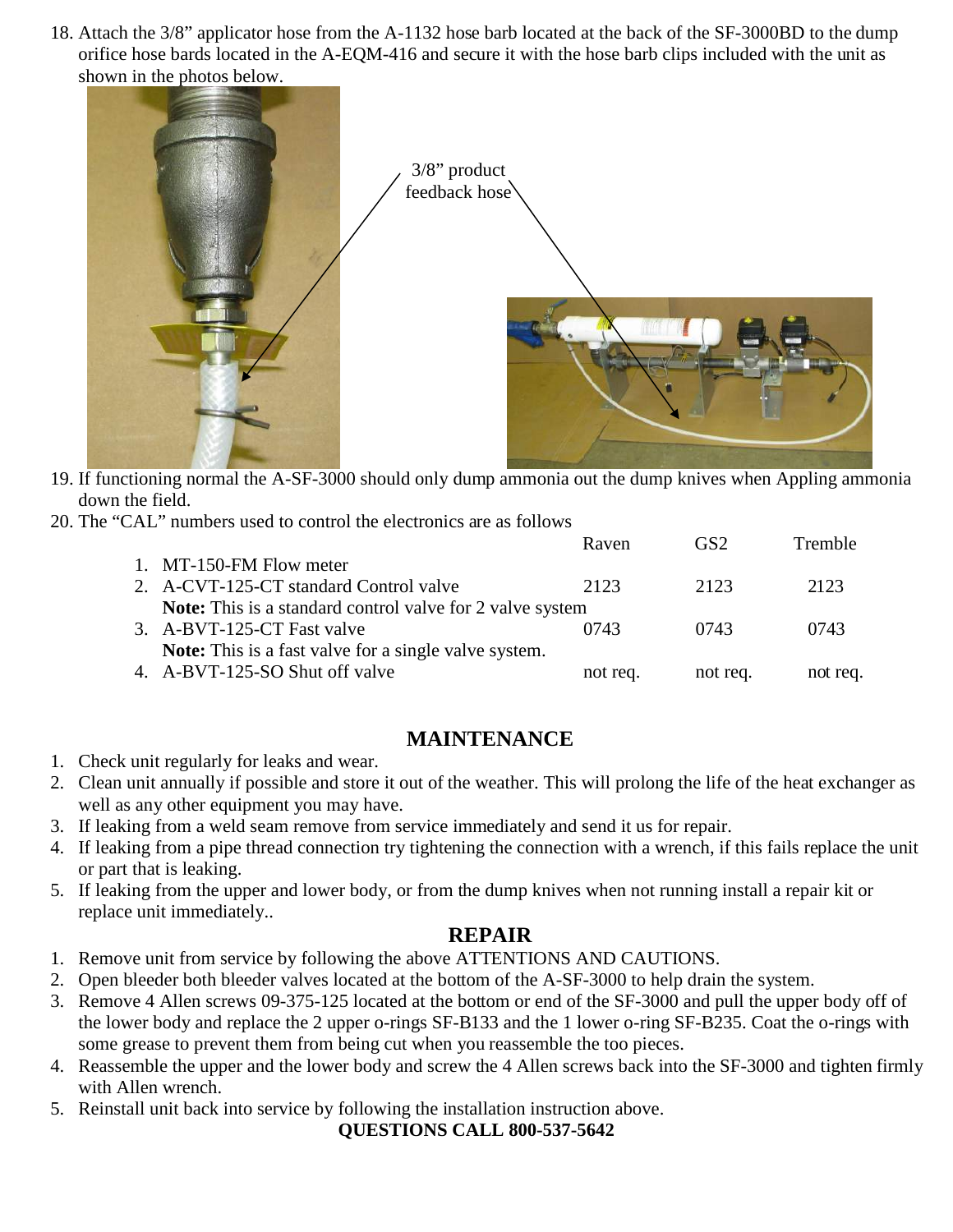

 $-8.545$ 

# DUMP TUBE INSTALLATION INSTRUCTIONS

- 1. Tack weld the 2 EQ-715 dump knives on to 2 applicator knives. Make sure they are spaced evenly across your tool bar. NOTE: make sure the outlet of the knife faces the rear of the tool bar. If installed backwards the outlet of the knife will act as a scoop and plug up with dirt.
- 2. Install the 2 7550 dump outlet hose barbs into the super flow as shown on the diagram. Be sure to use pipe sealant on the male threads.
- 3. Cut the appropriate length of hose to run from the 7550 dump hose barb to the EQ-715 dump knife. Equal length of hose is not necessary however you must use hose clamps to each end of the hose to prevent it from coming off.

NOTE: Never tee the two lines together or tee the lines into your applicator hose. This will cause a reduction in the super flows capacity.

If you have any questions please call us at 800-537-5642.